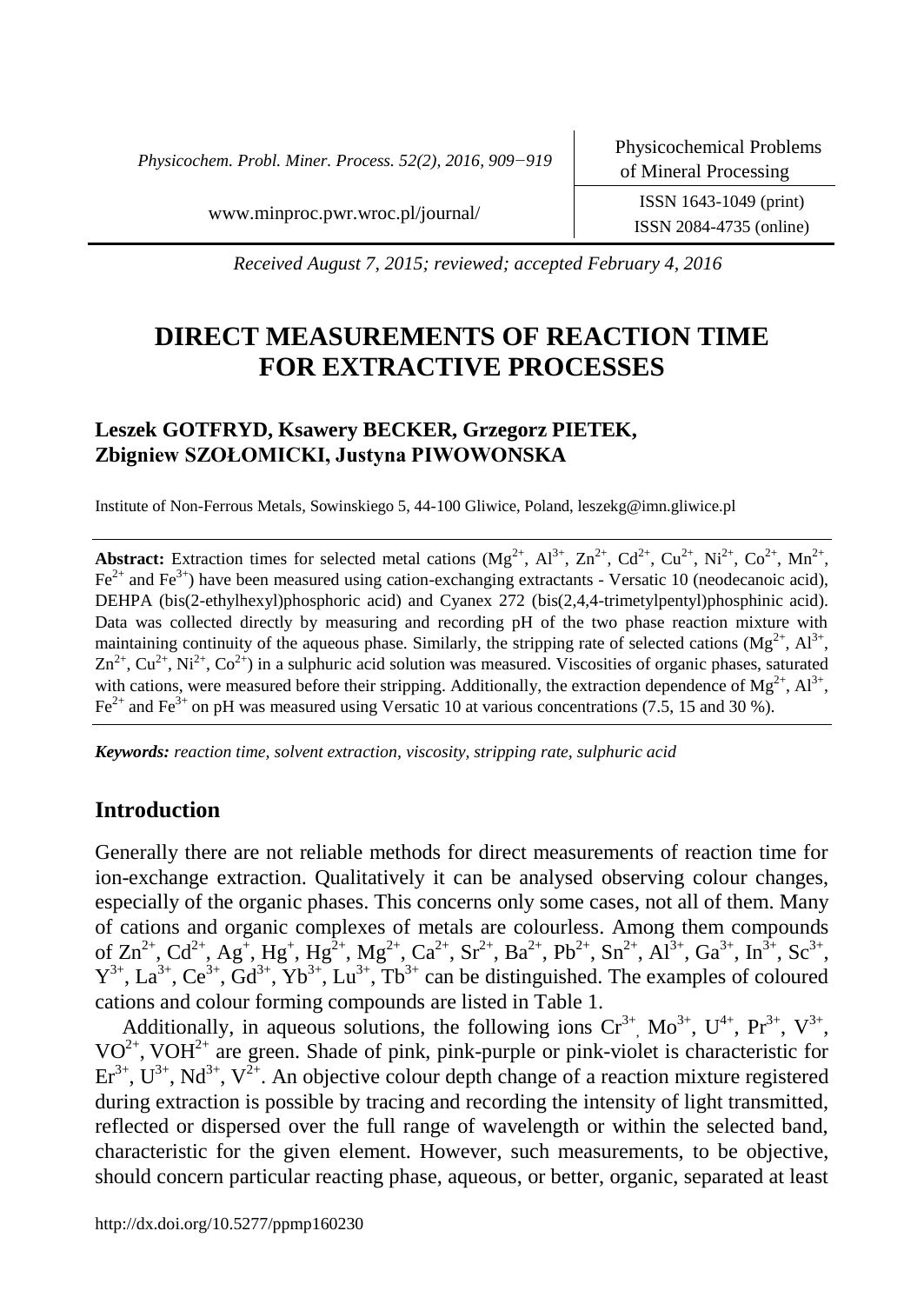for the moment of measurement. This means, however, artificial interruption and inhibition of the reaction (as it is described for AKUFVE in the next section of this paper). It excludes a fully continuous course of measurement.

Table 1. Colours of metal cations and organic phases of extractants saturated with them (Busiew et al., 1982; Galecki, 1964 and present authors observations)

| Cation                       | Colour of aqueous solution    | Colour of organic phase containing given ion |
|------------------------------|-------------------------------|----------------------------------------------|
| $Cu^{2+}$                    | blue, green (conc. chlorides) | blue, navy blue, (bottle) green, black       |
| $Co^{2+}$                    | violet-pink                   | blue, navy blue, purple, red, black          |
| $Ni2+$                       | green                         | green, blue, navy blue                       |
| $Mn^{2+}$                    | pink                          | brown, black                                 |
| $\text{Fe}^{3+}$             | light brown, beige            | red, brown, black                            |
| $UO_2^{2+}$                  | yellow                        |                                              |
| $Ce^{4+}$                    | red-orange                    |                                              |
| $V^{3+}$ , VOH <sup>2+</sup> | green, brownish               | bottle green, dark brown, black              |

A well-known and applied technique, as well as objective measurements of the state of extractive reactions, assume a fast closed loop circulation of both reacting liquids through system of mixer – separating centrifuge – measurement zone – again mixer, etc. The essential is an indirect continuous flow measurement of the traced ingredient concentrations in both phases. Fast and fully effective phase separation is required because the concentration measurement techniques used. These techniques are, for example, flow-through spectrophotometric or radiometric ones (with isotopic tracers – radionuclides). The most well-known device of this type, AKUFVE, operates according to the principle described in state of art literature (Andersson et al., 1969; Ekberg et al., 2006). It is mainly used for facilitating, during measurement and for a certain kind of process visualization, equilibrium status in extraction, rather than for direct measurements of the objective reaction time.

In a previous publication (Gotfryd et al., 2015), new methods for the direct measurement of reaction time of extraction and stripping in laboratory studies were offered. This work extends the scope of application of this type of measurement to another extractive reagents, confirming the possibility of its more universal application.

Determination of the proper contact time for the reacting phases (mechanical stirring or shaking), at the beginning of a planned series of extractive studies, is quite important from the point of view of saving (optimizing) research time. Contact time is an especially crucial parameter for extractor designer and constructor because this parameter effects the dimensions of flow reactors (e.g. mixer-settler type).

The aim of this study was to test the applicability of the direct method of measuring extraction and stripping reaction rate with respect to not only Versatic10 acid but also DEHPA and Cyanex 272 reagents in relation to the metal cations. In this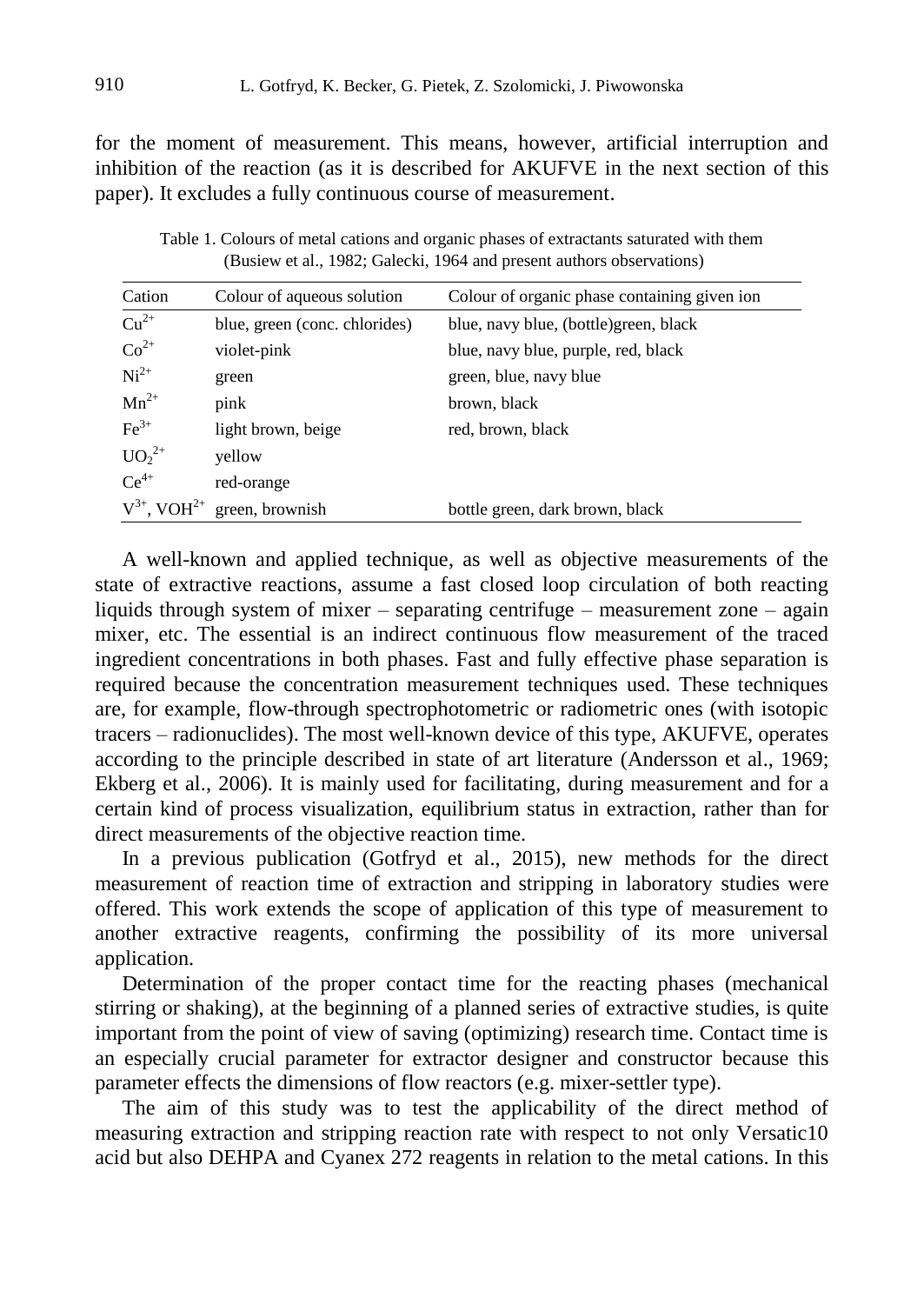way extraction of  $Mg^{2+}$ ,  $Al^{3+}$ ,  $Zn^{2+}$ ,  $Cd^{2+}$ ,  $Cu^{2+}$ ,  $Ni^{2+}$ ,  $Co^{2+}$ ,  $Mn^{2+}$ ,  $Fe^{2+}$  and  $Fe^{3+}$  and stripping of  $Mg^{2+}$ ,  $Al^{3+}$ ,  $Zn^{2+}$ ,  $Cu^{2+}$ ,  $Ni^{2+}$ ,  $Co^{2+}$  (for three levels of their saturation) has been examined, involving mentioned extractants at a concentration of 30%.

Studies were also carried out taking into account pH of extraction of  $Mg^{2+}$ ,  $Al^{3+}$ ,  $Fe<sup>2+</sup>$  and  $Fe<sup>3+</sup>$  with Versatic 10 at its three concentration levels (7,5, 15 and 30%), to supplement the data presented in the previous work (Gotfryd et al., 2015).

The extractive work was supplemented with physicochemical property examinations of organic phases including dynamic viscosities of all saturated, with various cations, extractants prepared for the stripping tests.

A practical aim of the work was to answer the question whether the proposed method of current observations/measurements of extraction time, has universal character and is suitable for the use in every case of laboratory tests of such kind. The applied method has a subjective character since the results are dependent on the mixing method and hence the degree of mutual dispersion of the phases, which cannot be completely controlled. However, the mode of results presentation (pH changes with time) gives a clear picture of the circumstances occurring in the process. In the case of reaction with a strictly extractive character, the observed changes in pH are sharp and usually last approximately from 0.5 to 3 minutes. If the course is different, extended in time, indistinct, almost always for such a state responsible is either oxidation or reduction of the cation, typically in conjunction with hydrolysis, destruction/hydrolysis of the extractive reagent, catalytic oxidation of the diluent (e.g. in the presence of  $Co<sup>3+</sup>$  or manganese compounds) etc.

### **Materials and methods**

#### **Organic phases**

The organic phases used in the study were:

-Versatic Acid 10 (neodecanoic acid - R1R2CH3CCOOH - CAS reg. no. 26896-20-8; Momentive, Poland) - solutions of concentrations: 7.5, 15 and 30 %  $(v/v)$ ,

-30 % DEHPA (bis(2-ethylhexyl)phosphoric acid, Rhodia, USA),

-30 % Cyanex 272 (bis(2,4,4-trimetylpentyl)phosphinic acid, Cytec Inc., Ireland).

They were diluted in hydrocarbon solvent Exxsol D80 AZ (ExxonMobil/Brenntag Polska). The aqueous phases were  $0.10$  M sulphate(VI) solutions of zinc(II), nickel(II), copper(II), cobalt(II), cadmium(II) and manganese(II), as well as magnesium(II), aluminium(III), iron(II) and iron(III). Additionally, standard solutions of 5.0 M sodium hydroxide (for pH correction), 2.0 M and 10.0 M sulphuric acid (for stripping) were used in the investigations.

#### **Methodology/analytics**

Measurements of extraction dependency on pH consisted of mixing an extractant with aqueous solution of metal sulphate at proportion of  $400 \text{ cm}^3$ :  $400 \text{ cm}^3$  for 10 min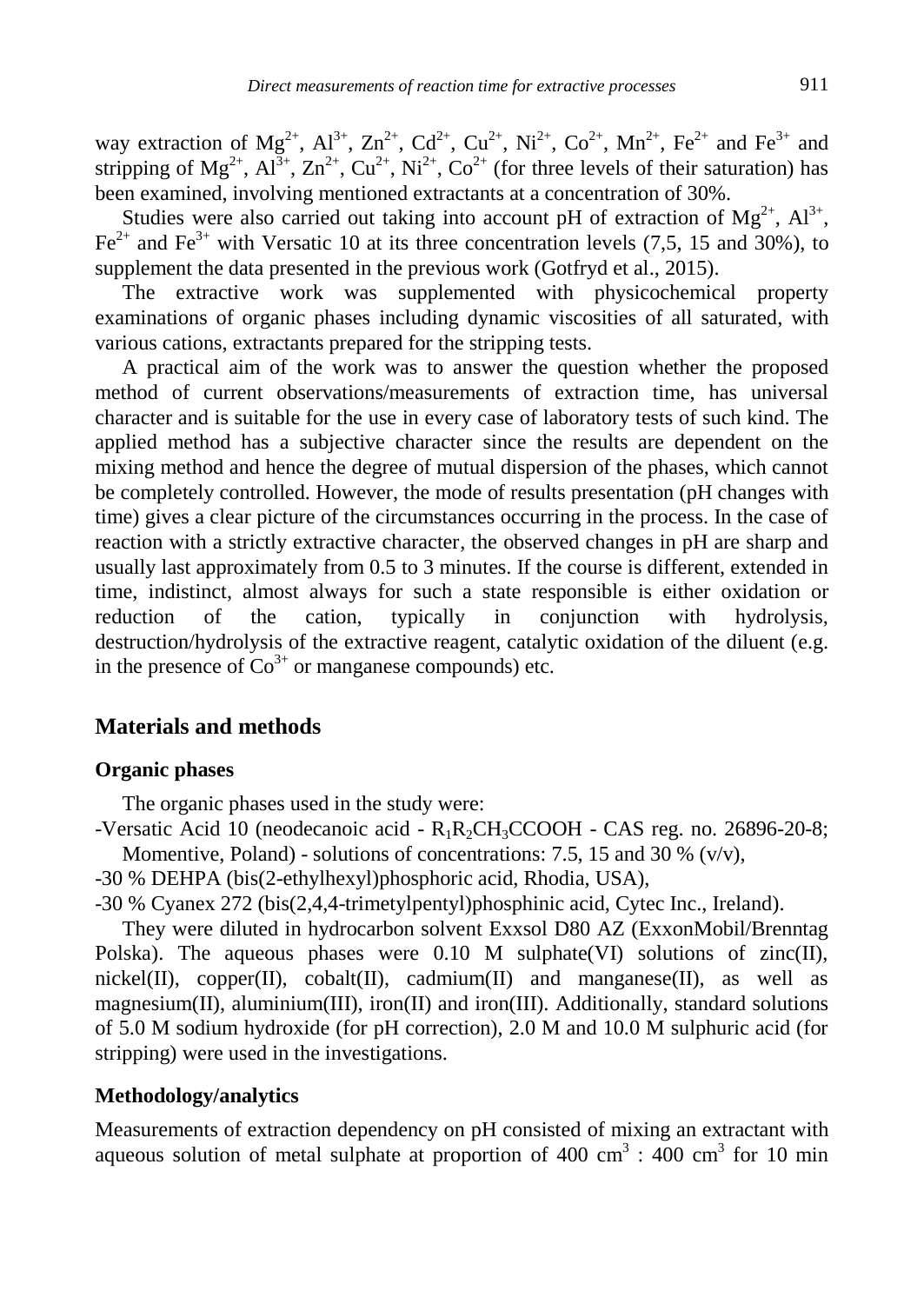periods at ambient temperature and taking aliquot samples of both phases  $(50 \text{ cm}^3)$  for analysis. This procedure was repeated several times, forcing progress of the extraction by addition of small portions  $(2.0 \text{ cm}^3)$  of 5.0 M sodium hydroxide solution.

To test the reaction time of extraction, the direct method was used. It consisted of measuring and recording pH. Reacting phases  $(100 \text{ cm}^3 : 100 \text{ cm}^3)$  were stirred mechanically whilst keeping continuity of the aqueous phase. pH electrode was placed directly in a biphasic reaction medium. We used electrode with three salt bridges of CPS41D7BC2B10 type and pH-meters Liquisys M CPM223 provided by Endress and Hauser. Measurements were recorded electronically on a memory card using a MPI-L Metronic Instruments recorder. The impulse causing the reaction was a portion of sodium hydroxide solution.

The extractions and notations of the state of environment were carried out in parallel for three samples and recorded every three seconds on six channels of common file - pH and temperature of each of them. Every series of such measurement for the same cation extraction was performed for three different extractants. In a case of stripping, the procedure was similar. In parallel, three samples were stripped and data recorded for the same extractant, saturated up to three different levels with a selected cation.

Studies with participation of the three 30% extractants (Versatic 10, DEHPA and Cyanex 272), concerned both measurement of reaction time of extraction (10 cations) and stripping (6 cations). Extraction was induced by adding several times 5.0 M NaOH in 1 cm<sup>3</sup> aliquots to the mixture of extractant and a metal salt solution. The stripping was induced by addition of 10.0 M sulphuric acid(VI), given (in an amount of  $\leq$  90 % of stoichiometry) to a mixture of extractant and water saturated with cation. The reaction time was read from the graph of changes in pH over time as the duration of the distortion (peak width, respectively negative or positive).

Preparation of the saturated organic phases for the stripping tests consisted in carrying out extraction in a way similar to that given above, but the organic phase samples were taken three times with increasing levels of the saturated cation.

Cation concentration in collected samples of aqueous phases was determined directly by instrumental methods (AAS, ICP) or titrimetrically with disodium versenate. Their concentrations in the samples of the organic phases were determined indirectly, after stripping the analytes to the water phase by 2.0 M sulphuric acid (A:  $Q = 1$ : 1, 10 min stirring at 20 °C).

Viscosity measurements of the saturated organic phases were done using a rotational viscometer Rheotec RC01 - R (RheoTec Messtechnik GmbH) and adapter for measuring of low viscosities (A-LVM) with precision cylindrical spindle (LCP) in accordance with the suggestions given in the instrument manual. The research was conducted for six cations and three 30% extractants: Versatic 10, DEHPA and Cyanex 272. They concerned these organic phases, which were next tested for the time of stripping.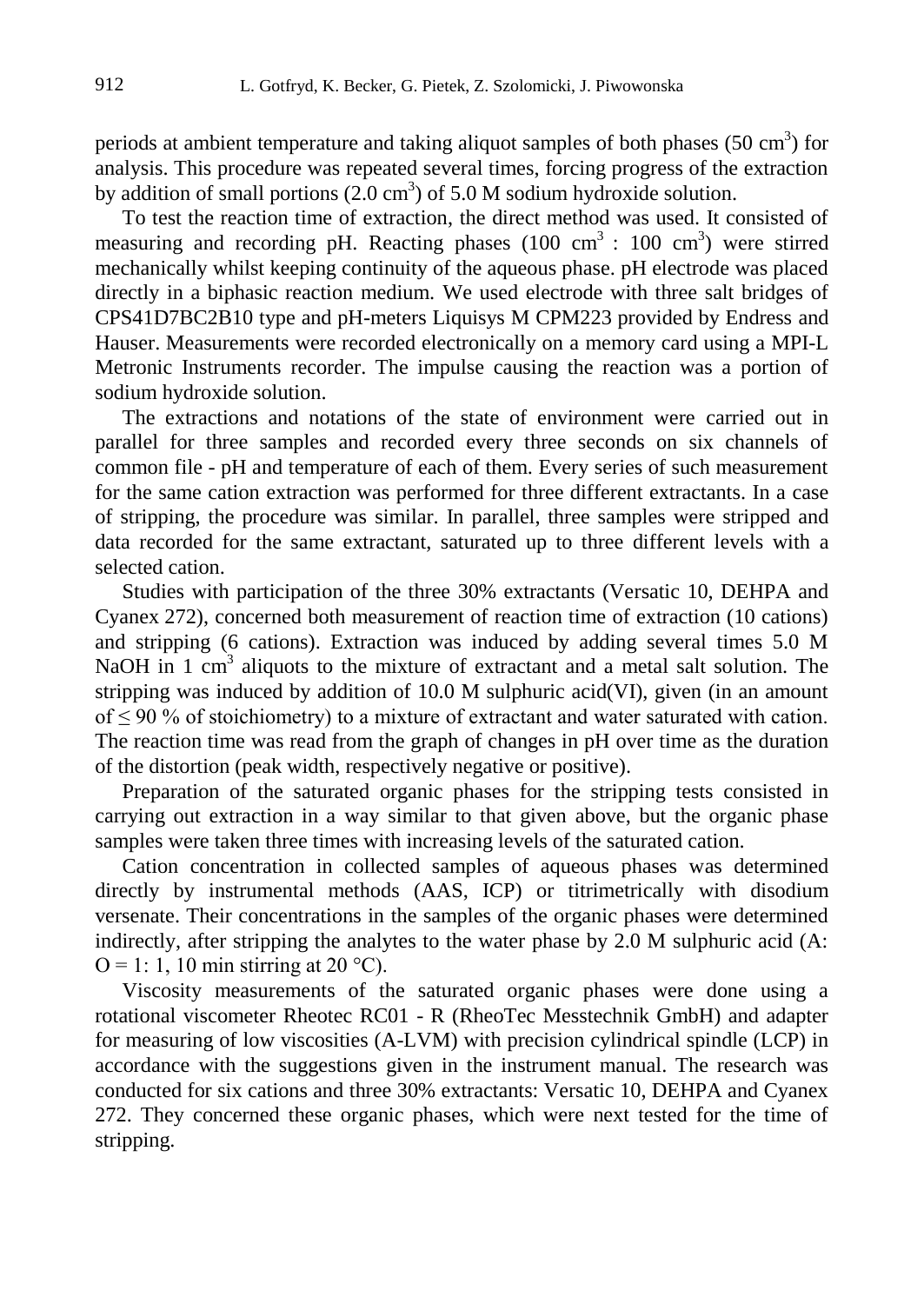# **Results and discussion**

#### **Extraction**

The results of extraction time measurements were presented, basing on electronic records, in a graphical form, depicting pH changes over time (common to the three extractive solvents and one cation). On each of them there are visible characteristic 'distortions' in a form of a peak, recorded after each administration of NaOH solution dose. The following example shows the results of  $Mg^{2+}$  extraction. The duration of each distortion represents the reaction time at a given stage of the extraction process (Fig. 1 a). Their values, achieved for the subsequent portions of sodium hydroxide solution added, are in turn presented in Fig. 1 b.

Figure 1c presents the initial section of measurements in an expanded form. Data read from the fully extended graph are summarized in Table 2. It also contains average values, but does not consider duration of the initial extraction step, so-called natural (spontaneous) extraction, running without the addition of sodium hydroxide solution (measurement No. 0). It is characterized by a spontaneous natural pH drop. A deep drop indicate a more potent extraction the extractant exhibits to the cation.



Fig. 1. Extraction of magnesium(II). a) effect of adding sodium hydroxide on pH level in the course of the extraction, b) the reaction time after each portion of sodium hydroxide added, c) chart "a)" at its initial segment - expanded scale to ease the reading of response time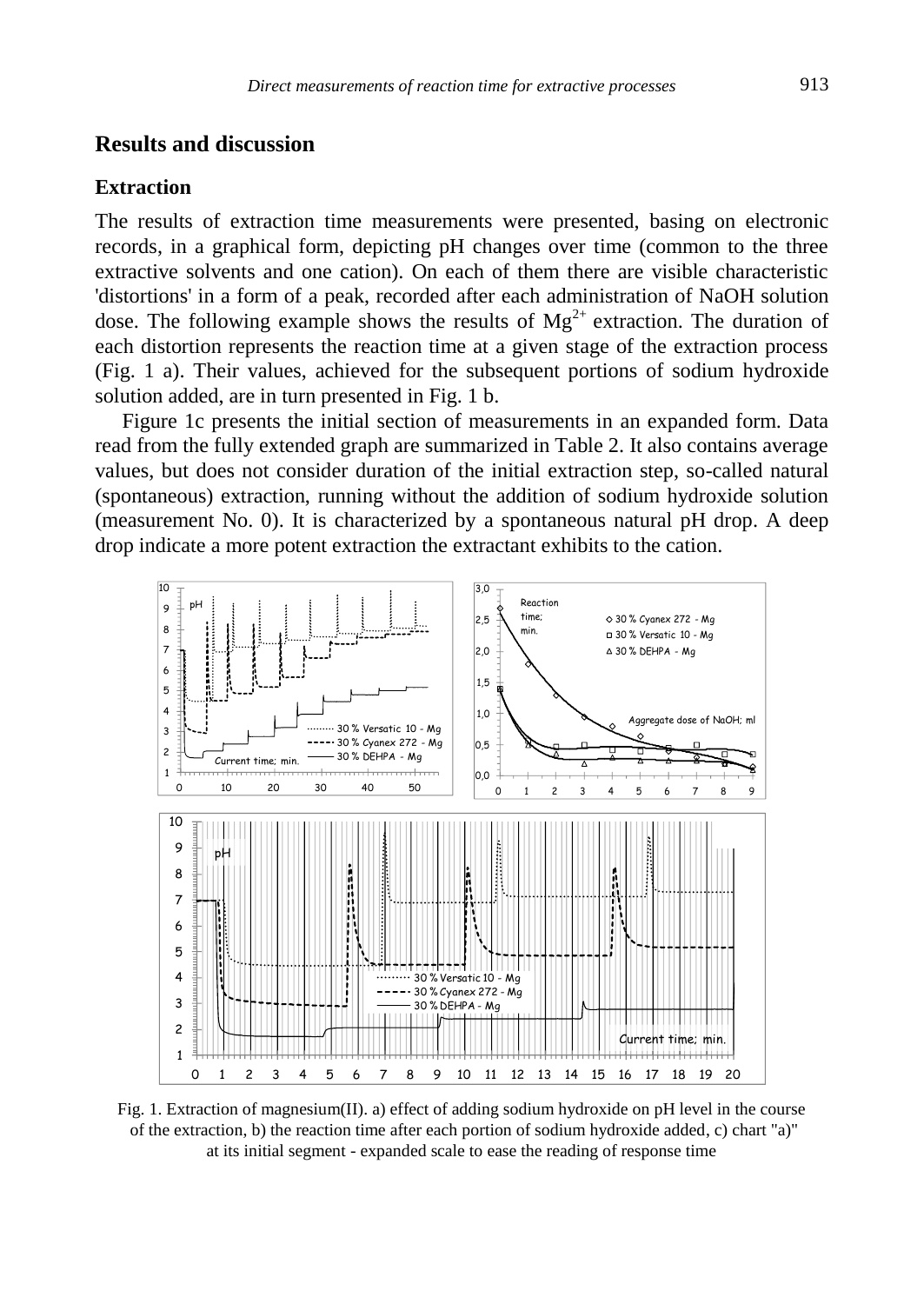| Peak            | 30 % DEHPA30 % Versatic 1030 % Cyanex 272 |                                       |       |  |  |  |  |  |
|-----------------|-------------------------------------------|---------------------------------------|-------|--|--|--|--|--|
| number          |                                           | Time of reaction with $Mg^{2+}$ [min] |       |  |  |  |  |  |
| 0               | 1.40                                      | 1.40                                  | 2.70  |  |  |  |  |  |
| 1               | 0.50                                      | 0.57                                  | 1.35  |  |  |  |  |  |
| 2               | 0.36                                      | 0.47                                  | 1.30  |  |  |  |  |  |
| 3               | 0.20                                      | 0.50                                  | 1.35  |  |  |  |  |  |
| 4               | 0.30                                      | 0.42                                  | 0.80  |  |  |  |  |  |
| 5               | 0.25                                      | 0.40                                  | 0.64  |  |  |  |  |  |
| 6               | 0.25                                      | 0.45                                  | 0.40  |  |  |  |  |  |
| 7               | 0.25                                      | 0.50                                  | 0.30  |  |  |  |  |  |
| 8               | 0.20                                      | 0.35                                  | 0.20  |  |  |  |  |  |
| 9               | 0.10                                      | 0.35                                  | 0.15  |  |  |  |  |  |
| Average $(1-9)$ | 0.268                                     | 0.446                                 | 0.721 |  |  |  |  |  |

Table 2. Reaction times of the extractant - magnesium(II) extraction systems

Similar measurements of the extraction time were performed for all ten tested cations. The results are shown in Table 3, presenting the initial pH and equilibrium pH values after spontaneous extraction and obtained average values of the forced extraction times.

|           |            | Natural (spontaneous) extraction |                                             |             |              | Average time of forced<br>(accelerated) extraction |             |
|-----------|------------|----------------------------------|---------------------------------------------|-------------|--------------|----------------------------------------------------|-------------|
| Cation    |            | <b>DEHPA</b>                     | Cyanex<br>272                               | Versatic 10 | <b>DEHPA</b> | Cyanex<br>272                                      | Versatic 10 |
|           | Initial pH |                                  | Equilibrium pH<br>of spontaneous extraction |             |              | Minutes                                            |             |
| $Mg^{2+}$ | 6.9        | 1.7                              | 2.7                                         | 4.5         | 0.27         | 0.72                                               | 0.45        |
| $Al^{3+}$ | 3.25       | 1.5                              | 2.3                                         | 3.2         | 2.46         | 5.43                                               | 3.14        |
| $Zn^{2+}$ | 2.7        | 1.4                              | 2.5                                         | 2.7         | 0.23         | 0.76                                               | 0.77        |
| $Cd^{2+}$ | 3.5        | 1.7                              | 2.6                                         | 3.45        | 0.35         | 0.62                                               | 0.51        |
| $Co2+$    | 6.0        | 1.7                              | 2.9                                         | 4.1         | 0.28         | 0.73                                               | 0.78        |
| $Mn^{2+}$ | 5.95       | 1.2                              | 1.7                                         | 3.75        | 0.81         | 0.74                                               | 1.67        |
| $Cu2+$    | 4.4        | 1.45                             | 2.6                                         | 3.6         | 0.56         | 0.65                                               | 0.58        |
| $Ni2+$    | 3.4        | 1.6                              | 2.5                                         | 2.9         | 0.78         | 0.82                                               | 0.89        |
| $Fe2+$    | 1.3        | 0.90                             | 1.1                                         | 1.3         | 2.45         | $\overline{\phantom{a}}$                           | 3.79        |
| $Fe3+$    | 2.1        | 1.3                              | 1.5                                         | 2.05        | 1.25         | 1.50                                               | 3.21        |

Table 3. Summary data. pH of natural extraction and average times of cation extraction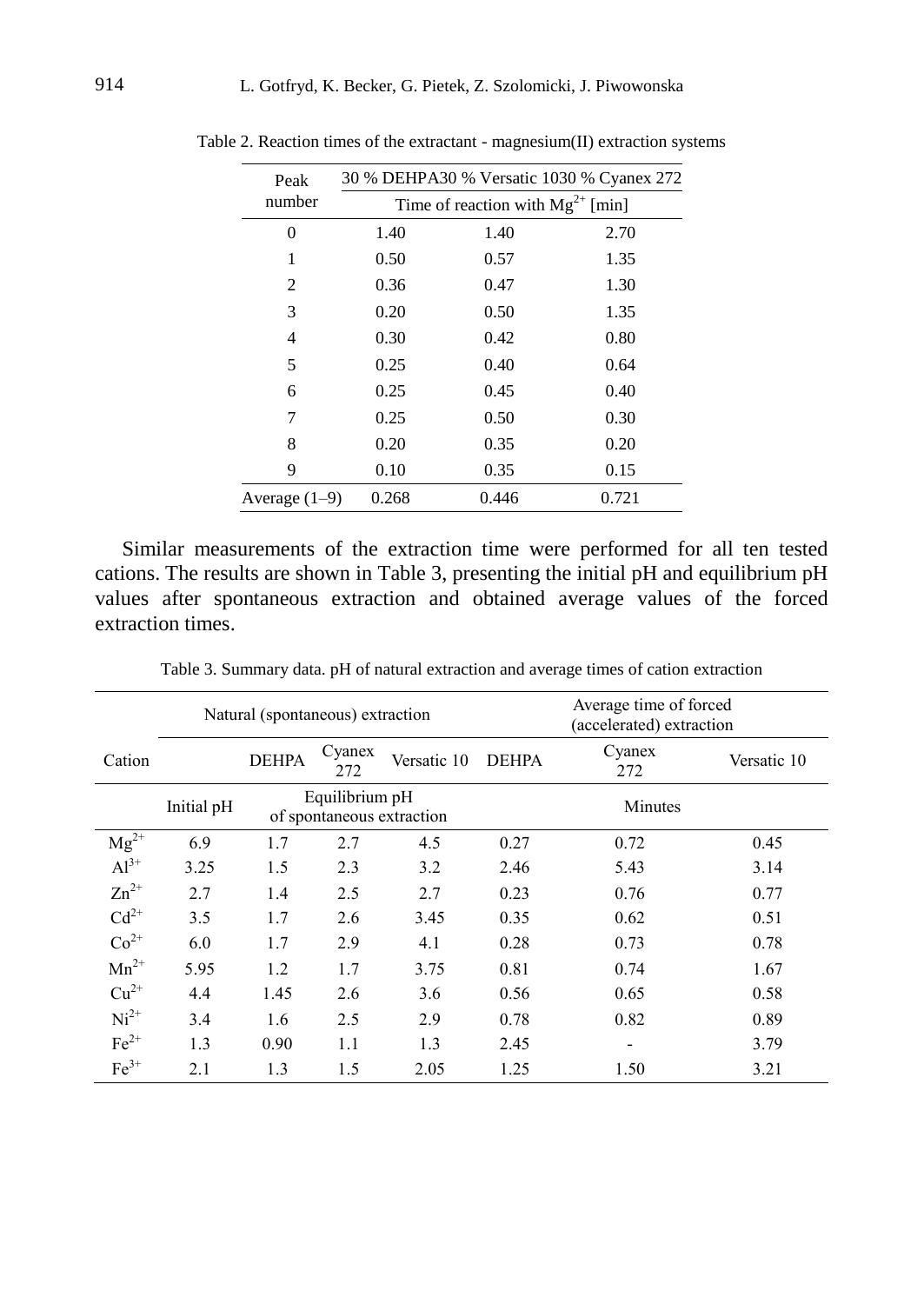# **Stripping**

Since the addition of acid into saturated extractant does not face real risk of sediment precipitation, stripping can be carried out in one step. The study was conducted in parallel with the three samples saturated to different levels with the same cation. Table 4 shows the data on saturation of organic phases prepared to test the rate of stripping and their level of viscosity.

| Extractant |           |                   |                          | 30 % DEHPA |       | 30 % Cyanex 272 |       |       | 30 % Versatic 10 |       |            |
|------------|-----------|-------------------|--------------------------|------------|-------|-----------------|-------|-------|------------------|-------|------------|
| Cation     | Parameter | Unit              | 1                        | 2          | 3     | 1               | 2     | 3     | 1                | 2     | 3          |
| $Zn^{2+}$  | conc.     | $g/dm^3$          | 8.86                     | 16.19      | 21.98 | 6.93            | 13.14 | 19.36 | 5.96             | 12.18 | 22.24      |
|            | viscosity | mPa·s             | 3.84                     | 4.32       | 4.64  | 4.08            | 4.48  | 4.80  | 3.36             | 3.52  | 3.84       |
| $Cu2+$     | conc.     | g/dm <sup>3</sup> | 6.51                     | 12.95      | 19.34 | 6.83            | 12.43 | *     | 6.53             | 13.38 | 20.24      |
|            | viscosity | mPa·s             | 4.00                     | 4.48       | 4.80  | 4.16            | 4.48  | *     | 3.36             | 3.84  | 4.16       |
| $Ni2+$     | conc.     | g/dm <sup>3</sup> | 5.39                     | 10.61      | 15.96 | 5.85            | 11.23 | 17.36 | 6.18             | 11.08 | 15.48      |
|            | viscosity | mPa·s             | 4.64                     | 5.60       | 7.68  | 4.96            | 6.56  | 8.48  | 3.84             | 4.48  | 4.96       |
| $Co2+$     | conc.     | $g/dm^3$          | 5.88                     | 11.92      | 17.92 | 6.09            | 12.08 | 18.62 | 6.40             | 12.70 | $17.56***$ |
|            | viscosity | mPa·s             | 4.16                     | 4.64       | 4.96  | 4.16            | 4.64  | 5.92  | 3.68             | 4.16  | 4.80       |
| $Mg^{2+}$  | conc.     | g/dm <sup>3</sup> | 5.42                     | 6.78       | 8.56  | 5.32            | 7.05  | 8.46  | 2.59             | 6.46  | 7.60       |
|            | viscosity | mPa·s             | 4.64                     | 5.12       | 5.92  | 4.32            | 4.64  | 5.12  | 3.52             | 4.16  | 4.32       |
| $Al^{3+}$  | conc.     | g/dm <sup>3</sup> | $\overline{\phantom{0}}$ | 8.48       |       |                 | 5.32  |       |                  |       |            |
|            | viscosity | mPa·s             | $\overline{\phantom{0}}$ | 5.28       |       |                 | 4.00  |       |                  | ***   |            |

Table 4. The cation concentrations in their saturated solutions in 30% extractants and dynamic viscosity values of these organic phases at ambient temperature (approximately 20 °C)

\* after several hours the sample coagulated to form a blue wax/jelly

\*\* the sample has partially degraded (there were brown sediments)

\*\*\* formed organic phase was very viscous and elastic as latex (crude rubber); its appearance is shown below (Fig.  $2a, b$ )

Stripping was carried out with 10.0 M sulphuric acid, added to the mixture of water and saturated extractant, in amount of approx. 90% of the stoichiometric requirement. Exemplary responses of tested systems are shown in Figs. 3 a, b, c. Presented data relate, respectively, to stripping of magnesium, zinc and nickel ions from the extractant Versatic 10.

These data, and substantial amount of the other results, suggest that the stripping time is, paradoxically, a little shorter when the concentration of the initial saturation is higher (samples No. 3 show the highest reactivity). Also higher is the amount of acid. It is generally dependent on both the type of extractant and the cation. It is difficult in a short article to show all the details. It would be necessary to present all of the 18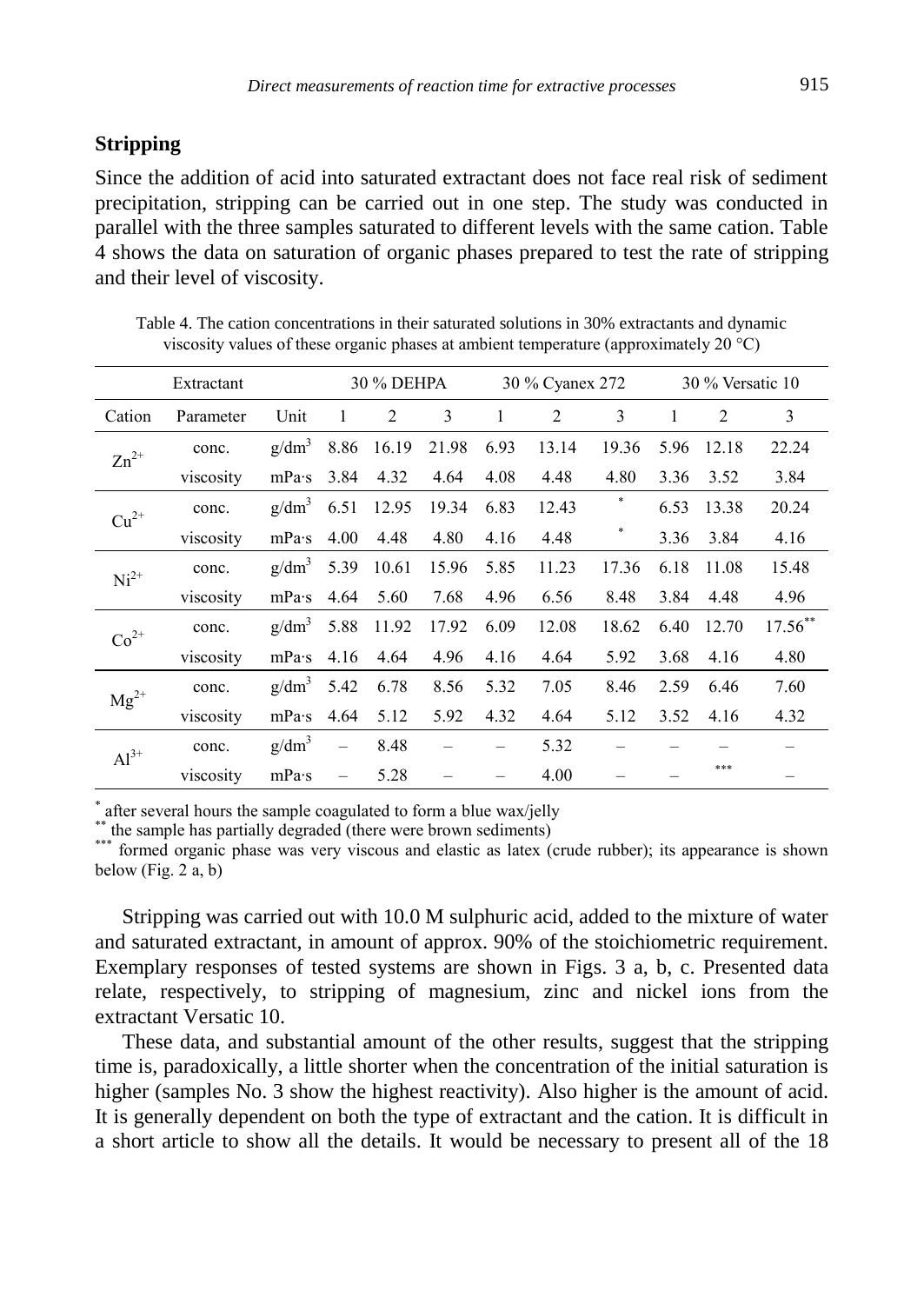plots (3 extractants x 6 cations). Table 5 shows the average values of the obtained stripping times of selected cations.



Fig. 2. Polymer obtained during extraction of aluminium with 30% extractant Versatic 10/Exxsol D80 AZ, less (a) and more (b) expanded



Fig. 3. Stripping time registered as pH changes after acid addition; 30 % Versatic 10 saturated with magnesium (a), zinc (b) and nickel (c)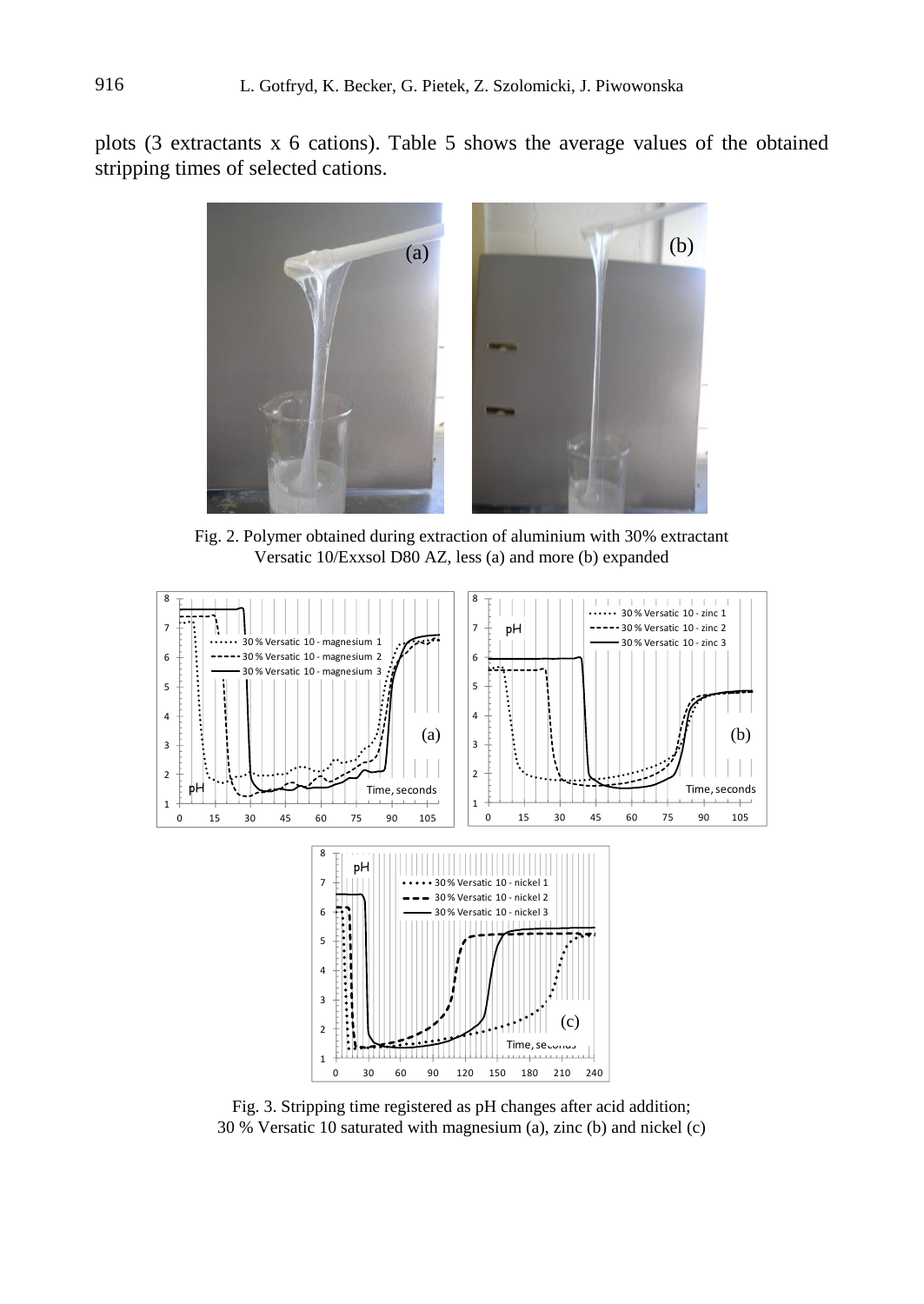In case of aluminium, all saturated organic phases were found to be resistant to stripping with the sulphuric acid solution. 'Condensed' form of aluminium/Versatic 10 is shown in Fig. 2 a , b. In other cases, as in the case of extraction, reaction time does not exceed 3 minutes.

| Cation\Extractant | 30 % DEHPA  | 30 % Cyanex 272 | $30\%$ Versatic 10 |      |
|-------------------|-------------|-----------------|--------------------|------|
| $Mg^{2+}$         | 2.22        | 1.82            | 1.40               |      |
| $Al^{3+}$         | No reaction | No reaction     | No reaction        |      |
| $Co2+$            | 2.19        | 1.74            | 2.23               |      |
| $Cu^{2+}$         | 0.92        | 1.17            | 2.28               | min. |
| $Ni2+$            | 1.41        | 1.62            | 2.71               |      |
| $Zn^{2+}$         | 0.80        | 1 29            | 1.18               |      |
|                   |             |                 |                    |      |

Table 5. Average results of measurements of stripping time for selected cations with sulphuric(VI) acid solution

## **Dependence of extraction on pH (supplement)**

Complete data obtained in the previous work (Gotfryd et al, 2015), supplemented with data derived from the present study, are shown in diagrams presented in Figs. 4 a, b, c.



Fig. 4. Extraction of cations with 7.5% (a), 15% (b) and 30% (c) Versatic 10 vs pH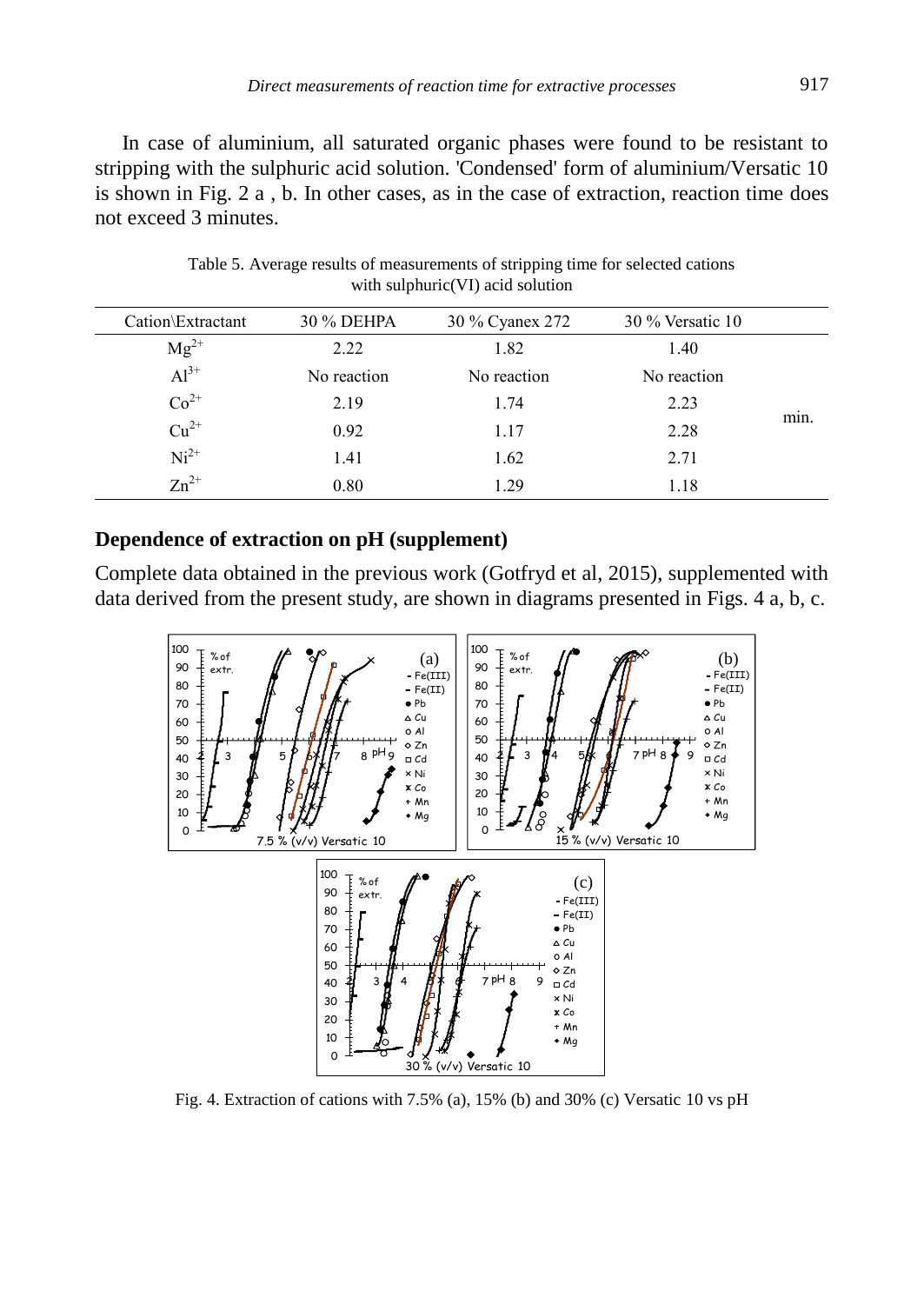Table 6 shows the equilibrium pH characterizing the aqueous phase when the extraction reached half of the amount of the cation initially present in a solution of a concentration of approximately 0.1 M.

| Versatic 10 | Fe(II)                                              |  |                                         |  |  |  |  |  |  | Fe(III) Al(III) Pb(II) Cu(II) Zn(II) Cd(II) Ni(II) Co(II) Mn(II) $Mg(II)$ |      |
|-------------|-----------------------------------------------------|--|-----------------------------------------|--|--|--|--|--|--|---------------------------------------------------------------------------|------|
| 7.5         | unreachable $2.60$                                  |  | 4.00 4.00 4.20 5.49 6.10 6.50 6.64 6.88 |  |  |  |  |  |  |                                                                           | 9.20 |
| 15          | unreachable 2.40 3.76 3.74 3.88 5.33 5.58 5.51 6.17 |  |                                         |  |  |  |  |  |  | 6.45                                                                      | 8.55 |
| 30          | unreachable 2.22 3.43 3.13 3.63 5.08 5.19 5.43 5.77 |  |                                         |  |  |  |  |  |  | - 6.26                                                                    | 8.30 |
| % $(v/v)$   | pH at 50% of extraction                             |  |                                         |  |  |  |  |  |  |                                                                           |      |

Table 6. pH at the point of 50% extraction of cations with Versatic 10

## **Conclusions**

Studies on extractive and physicochemical properties of 30% (v/v) Versatic 10, DEHPA and Cyanex 272 with respect to Mg<sup>2+</sup>, Al<sup>3+</sup>, Zn<sup>2+</sup>, Cd<sup>2+</sup>, Cu<sup>2+</sup>, Ni<sup>2+</sup>, Co<sup>2+</sup>,  $Mn^{2+}$ , Fe<sup>2+</sup> i Fe<sup>3+</sup> have been carried out and reaction times of extraction and stripping processes have been measured. It was stated that in all cases they are shorter than 3 minutes. In the further work this will allow to use appropriate phase mixing time in the extraction and stripping, when working with a specific extraction systems. Viscosities of extractants saturated with selected cations also have been measured. Information about harmful effects of some cations on extractive processes was unequivocally confirmed. Till now it was not entirely understood. It has been found that aluminum and iron in both cationic embodiments (II and III) cause problems in the phase separation, even at a slight progress of extraction, provoked by the addition of sodium hydroxide. In case of iron(II), the access of air is essential, since there is a spontaneous oxidation of the cation to Fe(III). Similar phenomena occur in some cases during the extraction of manganese(II) and cobalt(II).

In the case of cobalt $(II)$  and sometimes manganese $(II)$ , their contact with the organic matter, contained in Versatic 10, leads to destruction of saturated with them samples of extractant due to precipitates at the bottom of the vessel. This is probably due to their oxidative and catalytic properties. It was discovered, that the extraction of larger amounts of aluminium with 30% Versatic 10 comes to the preparation of a specific organometallic substance. It separates out in a form of a sticky, viscous and elastic jelly. It has the character of a colourless transparent polymer of great viscosity and adhesive property and very high flexibility as well as internal cohesion. All of these observations will allow appropriate handling of the organic phases in future and development of proper procedures for the preparation of process solutions devoted to extraction.